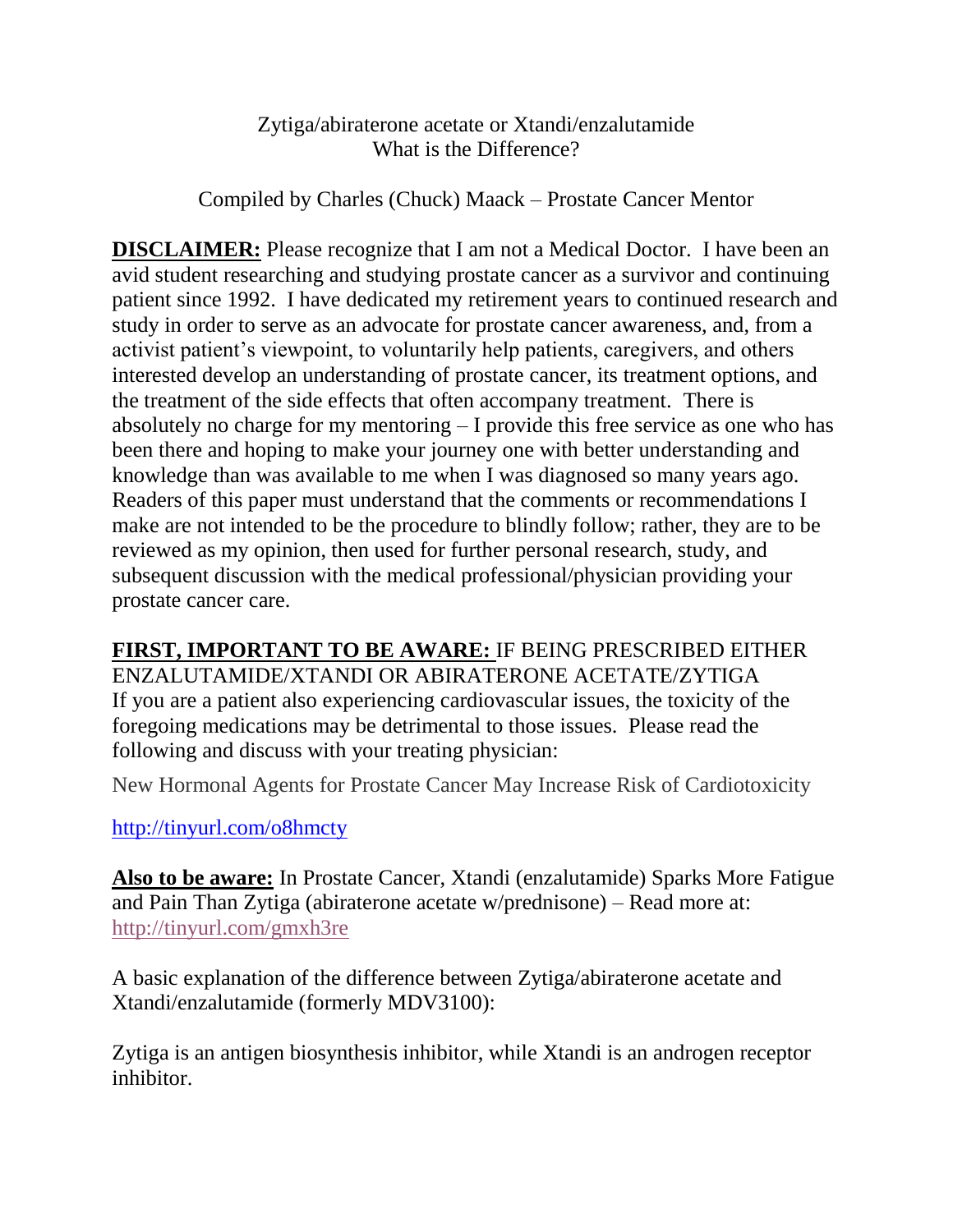Zytiga is a prescription medicine that is used along with prednisone. Zytiga is used to treat men with castration-resistant prostate cancer that has spread to other parts of the body. CYP17 is an enzyme that plays a central role in allowing the body to produce testosterone and cholesterol. Zytiga is an irreversible inhibitor of CYP17. When Zytiga binds to this enzyme, it is permanently disabled and the production of testosterone is blocked in the testicles, in the adrenal glands, and within cancer cells. In the absence of this "fuel," apoptosis/cell death can occur. Zytiga requires accompaniment by the steroid Prednisone to reduce the chances of fluid retention, raised blood pressure, or a drop in the level of potassium in your blood that can result with abiraterone/Zytiga treatment.

## Xtandi

Is a prescription medicine used to treat men with prostate cancer that no longer responds to a medical or surgical treatment that lowers testosterone and that has spread to other parts of the body. Xtandi has a mode of action that is intended to block the binding of testosterone/androgen to the androgen receptor and thus interfere with the process of testosterone access to the cancer cell nucleus via androgen receptors that otherwise drives tumor cell growth. As with Zytiga, in the absence of this "fuel," apoptosis/cell death can occur.

Ideally, it would appear that prescribing both these medications, thus depriving testosterone access to or production within cancer cells, would more effectively bring bout apoptosis/cell death.

Zytiga must be taken on an empty stomach requiring no food from two hours before and one hour after the medication. This medication, taken orally with water one time daily as four 250mg tablets, also requires taking the steroid Prednisone, a 5mg tablet twice a day to guard against hyperkalemia, hypertension and liver damage. I have personally found that taking Zytiga upon arising in the morning was the best time for me, since no food was consumed the two hours previously (I keep the container and water at bedside). Then, with washing up, getting dressed, and "up and about" the hour to wait before having any food or other medication passes by quickly. When taking prednisone, the first 5mg prednisone tablet can be taken at breakfast, then the second one later in the day. **Please note: I have personally switched from Prednisone to a single, once a day, 0.5mg**